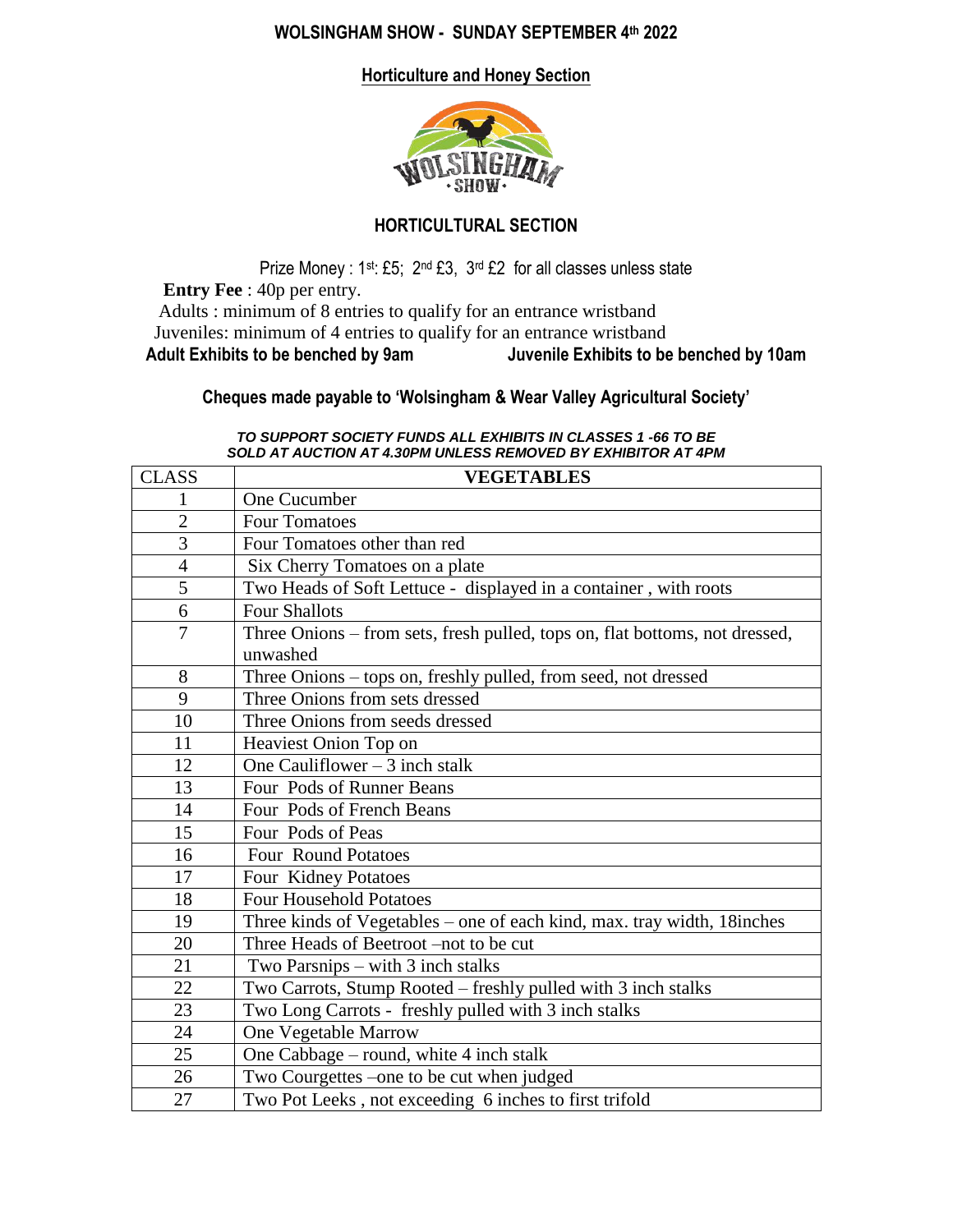| 28 | Two Trench Leeks 14" to tight button                     |
|----|----------------------------------------------------------|
|    | Prize Money: $1^{st}$ £20 $2^{nd}$ $12^{rd}$ $3^{rd}$ £6 |
| 29 | Longest Carrot – judged on length only                   |
| 30 | Longest Runner Bean – judged on length only              |
| 31 | Salad Selection – minimum of 3 items                     |
| 32 | Ratatouille Selection – minimum of 3 items               |
| 33 | Selection of Herbs, any 3 kinds planted in a container   |
| 34 | One Vegetable and One Bloom                              |
| 35 | One Fruit and One Vegetable                              |
| 36 | Most Unusual Shaped Vegetable                            |

### Wolsingham Show Trophy– to be held for one year for the Exhibitor Gaining Most Points in the Vegetable Section Classes 1 -36

|    | <b>FRUIT</b>                     |  |
|----|----------------------------------|--|
| 37 | Three sticks of Rhubarb          |  |
| 38 | Dish of 4 Dessert Apples         |  |
| 39 | Dish of 4 Baking Apples          |  |
| 40 | Dish of Fruit. Any other variety |  |
|    |                                  |  |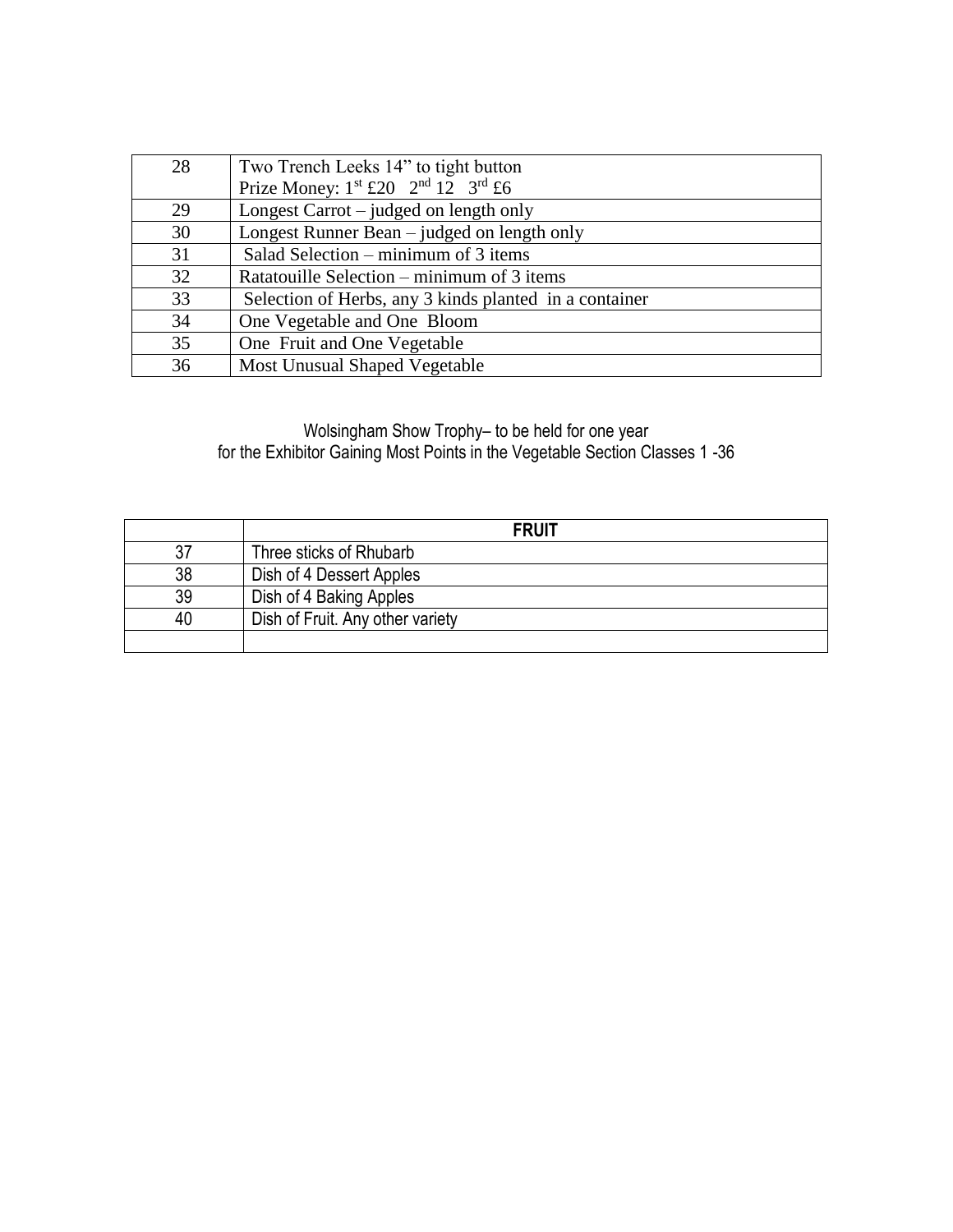|    | <b>FLOWERS</b>                                                    |  |  |
|----|-------------------------------------------------------------------|--|--|
| 41 | Single Rose                                                       |  |  |
| 42 | Four Roses                                                        |  |  |
| 43 | Bowl of Roses - bowl not to exceed 8"                             |  |  |
| 44 | One Spike Gladioli                                                |  |  |
| 45 | Three Spike Gladioli                                              |  |  |
| 46 | Three Large Decorative Dahlias                                    |  |  |
| 47 | Three Large Cactus or Semi Cactus Dahlias                         |  |  |
| 48 | Three Medium Cactus or Semi Cactus Dahlias                        |  |  |
| 49 | Three Medium Decorative Dahlias                                   |  |  |
| 50 | Three Small Cactus or Semi Cactus Dahlias                         |  |  |
| 51 | <b>Three Small Decorative Dahlias</b>                             |  |  |
| 52 | Three Small Ball Dahlias                                          |  |  |
| 53 | Three Mini Cactus Dahlias                                         |  |  |
| 54 | Three Mini Ball Dahlias                                           |  |  |
| 55 | Three Mini Decorative Dahlias                                     |  |  |
| 56 | Three Small Pompom Dahlias                                        |  |  |
| 57 | <b>Five Collerette Dahlias</b>                                    |  |  |
| 58 | Three Water-Lily Dahlias                                          |  |  |
| 59 | One vase Three Dahlias each bloom different classification        |  |  |
| 60 | Three Early Incurve Chrysanthemum Blooms                          |  |  |
| 61 | Three Early Reflex Chrysanthemums Blooms                          |  |  |
| 62 | One Vase Three Stems, Spray Chrysanthemums                        |  |  |
| 63 | One Vase Mixed Chrysanthemums                                     |  |  |
| 64 | Vase of Chrysanthemums arranged for effect                        |  |  |
| 65 | Vase of Mixed Garden Flowers                                      |  |  |
| 66 | Autumn Shades, one vase, 3 stems cut flowers, one of each colour  |  |  |
| 67 | One Cactus Plant in Pot                                           |  |  |
| 68 | One Succulent Plant in Pot                                        |  |  |
| 69 | One Pot Plant – Fuchsia only                                      |  |  |
| 70 | One Flowering Houseplant -fuchsia exempt                          |  |  |
| 71 | One Pot Plant – foliage only                                      |  |  |
| 72 | Ladies Buttonhole                                                 |  |  |
| 73 | One Specimen Hosta Leaf in a vase                                 |  |  |
| 74 | Vase of mixed Foliage                                             |  |  |
| 75 | Flower Arrangement -- max width allowed 70cm                      |  |  |
|    | Title: The Queen's Platinum Jubilee - with or without accessories |  |  |
| 76 | Flower Arrangement -- max width allowed 70cm                      |  |  |
|    | Title: Beauty in the Countryside- with or without accessories     |  |  |

CLOSING DATE FOR POSTAL ENTRIES: AUGUST 22<sup>nd</sup> Extra entries accepted on the day in the adult classes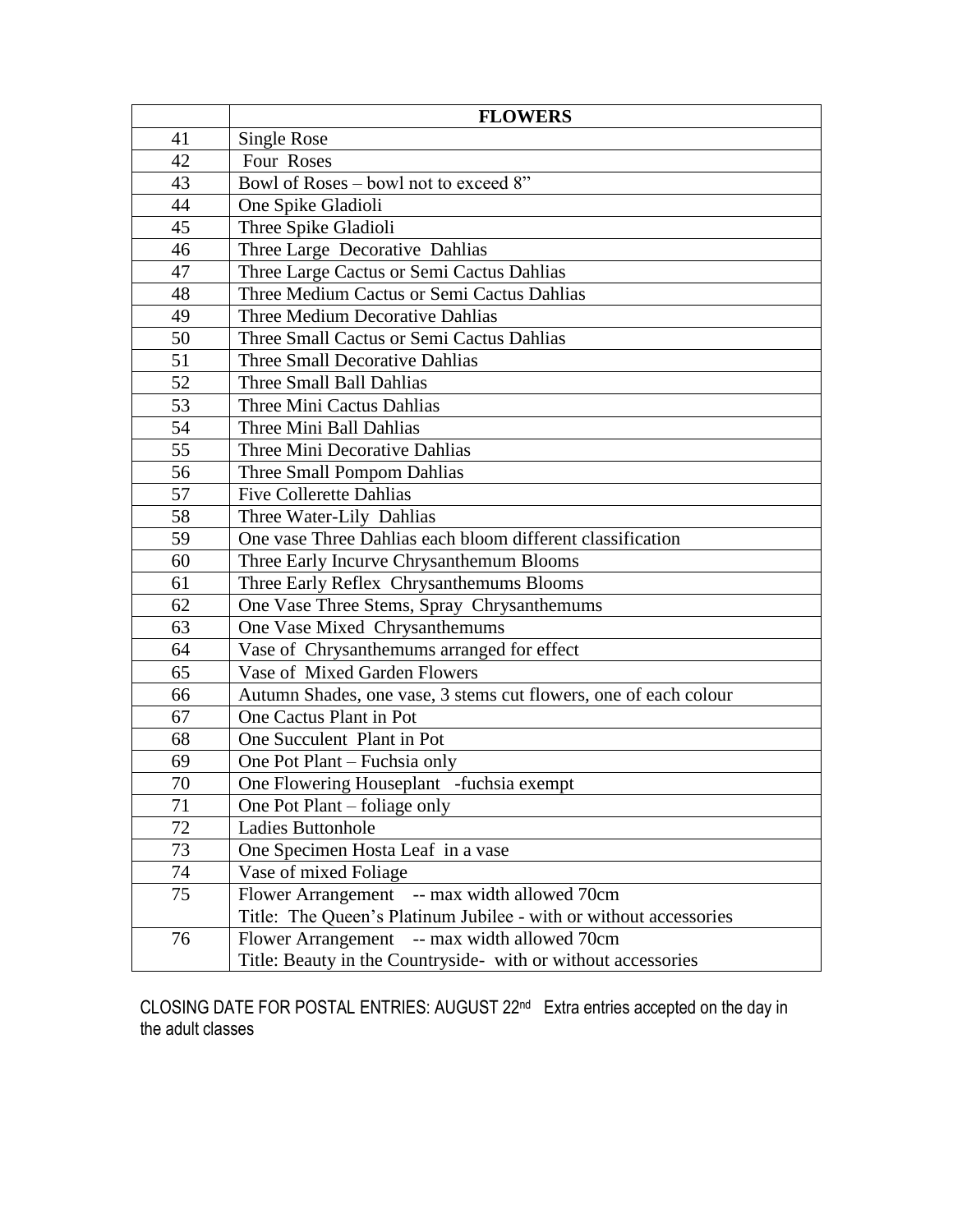## Juvenile Horticulture Section Entry Fee: 40p..........minimum of 4 entries to qualify for an entrance wristband Exhibits to be benched by 10am

|    | <b>JUVENILE CLASSES</b> -- Under 7 years                           |  |  |
|----|--------------------------------------------------------------------|--|--|
| 77 | Garden Flowers in a decorated Jam Jar                              |  |  |
| 78 | <b>Bee Collage</b>                                                 |  |  |
| 79 | Miniature Magical Garden in a container - max size 30cms           |  |  |
| 80 | Leaf print design max size A3                                      |  |  |
| 81 | Painting of Tree (s)                                               |  |  |
| 82 | <b>Wooden Spoon Scarecrow</b>                                      |  |  |
|    |                                                                    |  |  |
|    | <b>JUVENILE CLASSES</b> -- 8 -11yrs                                |  |  |
| 83 | Create a Bee from recycled materials                               |  |  |
| 84 | Hedgehog collage using garden /hedgerow materials                  |  |  |
| 85 | Plant grown in an unusual container                                |  |  |
| 86 | Flower arrangement to include a farmyard toy - max width size 40cm |  |  |
| 87 | Miniature Magical Garden in a container - max size 30cms           |  |  |
| 88 | Create a Scarecrow - Max height 50cms                              |  |  |
|    |                                                                    |  |  |
|    |                                                                    |  |  |
|    | JUVENILE CLASSES $-12-16yrs$                                       |  |  |
| 89 | Three Home Grown Vegetables - one of each kind                     |  |  |
| 90 | Plant grown in an unusual container                                |  |  |
| 91 | Create 4 Garden Markers using pebbles                              |  |  |
| 92 | Create a Scarecrow - Max height 50cms                              |  |  |
| 93 | Flower Arrangement to include piece of wood - max width size 40cm  |  |  |
| 94 | Creation of choice on a gardening theme                            |  |  |
|    |                                                                    |  |  |

In the Juvenile Classes there will be an award of  $4<sup>th</sup>$  prize to the value of £1 and a rosette for all juvenile exhibitors kindly donated by the Ladies Committee.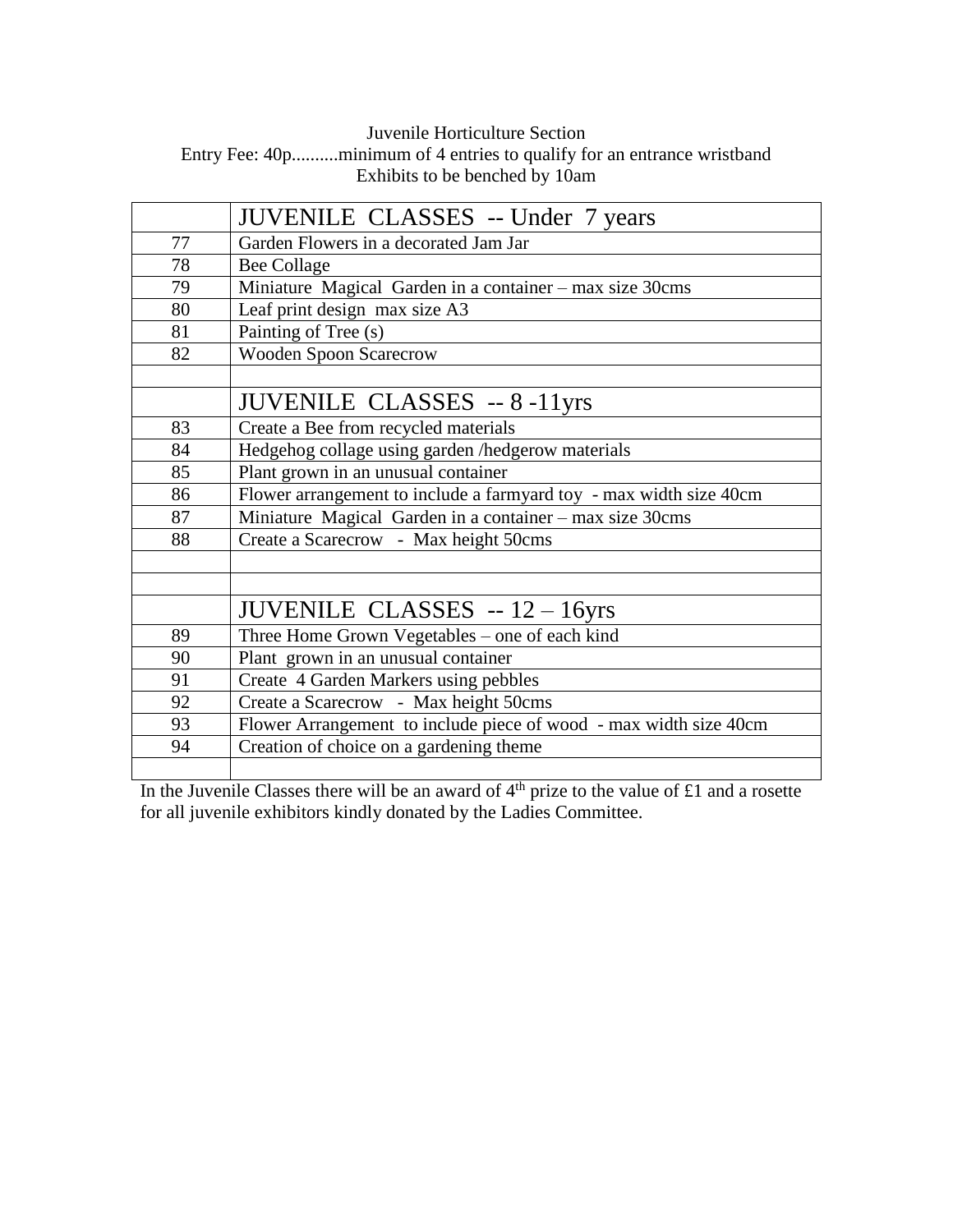# **HONEY SECTION**

## Entry Fee : 40p per entry. Prize Money : 1st.£5; 2nd.£3; 3rd £2 Adults : minimum of 8 entries to qualify for an entrance wristband Exhibits to be benched by 10:30am

| 95  | Whole Frame of Honey—any type                                                               |
|-----|---------------------------------------------------------------------------------------------|
| 96  | Two Jars Set or Creamed Honey                                                               |
| 97  | Two Jars Light Honey                                                                        |
| 98  | Two Jars Medium Honey                                                                       |
| 99  | Two Jars Dark Honey                                                                         |
| 100 | Three x 1lb/ 454g Jars Honey in any 3 varieties                                             |
| 101 | 1lb jar of Chunk Honey-jar to contain at least 50% comb Honey                               |
| 102 | Cut Comb—Honey must be shown in a standard UK cut comb container with a transparent lid. It |
|     | must have a gross weight of between 22 -250g.                                               |
| 103 | <b>Honey Cake</b>                                                                           |
| 104 | Bee related photograph-no larger than A4                                                    |

CLOSING DATE FOR POSTAL ENTRIES: AUGUST 22nd PLEASE SEND A SAE FOR RETURN OF PASSES Entries to: Miss F. Moralee, 5 Gateways, Wolsingham Co Durham. DL13 3HW